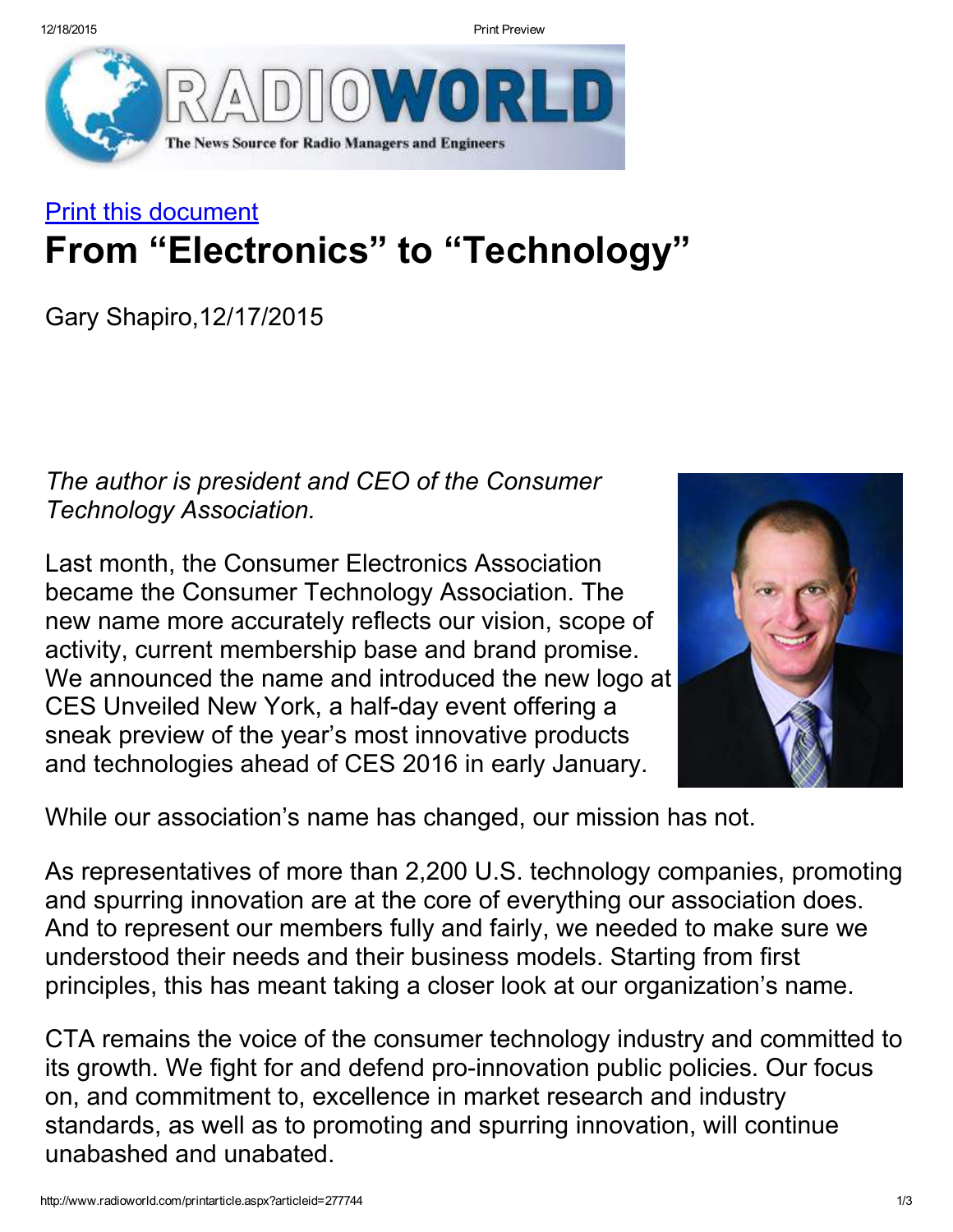12/18/2015 Print Preview

Our name change is less revolutionary than evolutionary. While our association has successfully staked its claim as a global champion of technological innovation, the term "electronics" no longer accurately represented the full scope of our membership and the industry we represent.

Just think about the evolution in radio over the last two decades. In 1996, Sonicwave.com launched the first Internet radio station. Today, more than 119 million people listen to online radio every week, averaging about 13 hours of playtime. Technology is evolving at the lightning speed of innovation.

## BACKGROUND

This name change is not our first reformation. In fact, our association has a long history of changing our name to reflect the rapidly-evolving



industry we represent. We began, in 1924, as the Radio Manufacturers Association. Later, we became the Electronic Industries Association, the Consumer Electronics Manufacturers Association and then the Consumer Electronics Association. With every step in our evolution we've grown our membership, expanded our scope of technology and strengthened our public voice.

Over the last nine decades, our membership has broadened to include new technologies and innovative industries, including automakers, crowdsourcing technology, software and app creators, drone companies, 3D-printer makers, digital health leaders, robotics innovators, Internet of Things players, search engines, content creators and more. The name "Consumer Technology Association" allows us to update our brand without changing our identity.

With this evolution, we also more inclusively represent the member companies that are non-hardware innovators, such as Uber and Lyft, BMW and Ford, Netflix and Pandora, Expedia Inc. and Yelp, Google and WebMD, and Twentieth Century Fox and Starz. Indeed, much of what our industry is creating today is smart, connected and not "electronics" per se — at least not as traditionally defined.